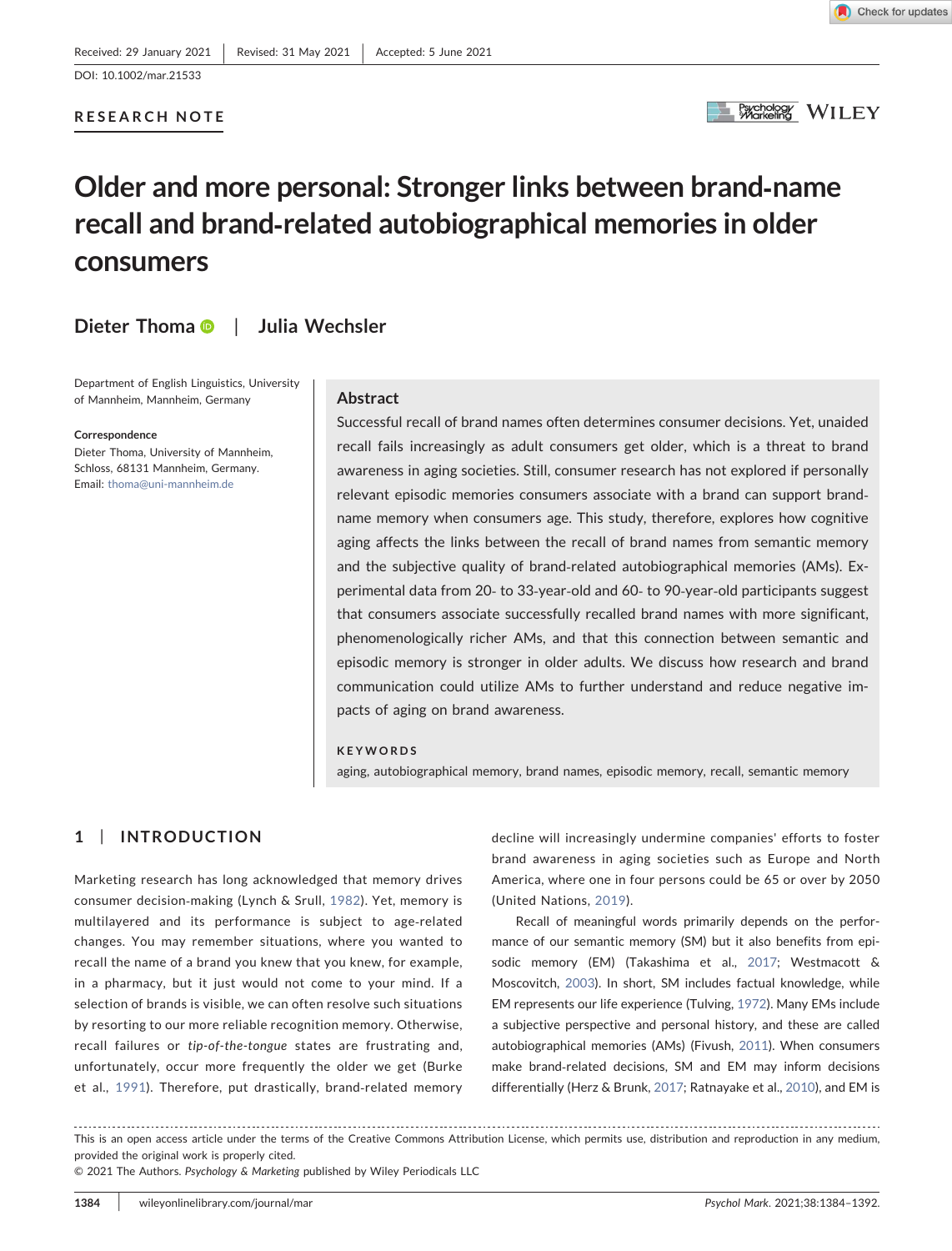especially susceptible to aging, while SM is relatively robust (Koen & Yonelinas, [2014;](#page-6-8) Siegel et al., [2020\)](#page-6-9). In this respect, prior consumer research demonstrated that supporting SM—for example, by presenting brand names with more meaningful or semantically related pictorial logos (Mohanty et al., [2016](#page-6-10)) or by presenting grocery product‐price associations with realistic (meaningful) compared to unrealistic prices (Amer et al., [2018\)](#page-5-1)— can, in turn, help older adults to overcome deficits in remembering episodic details. However, to our knowledge, research has not explored how the quality of brand‐ related EM reciprocally contributes to SM when consumers age. Further, psycholinguistic evidence on word memory and aging cannot be directly transferred to brand names because they have a special status in the mental lexicon. For example, their accessibility is lower compared to common nouns, yet higher than for proper names (Gontijo et al., [2002](#page-6-11)). The present study therefore investigates if brand‐name recall from SM is positively associated with the phenomenological significance of brand‐related AMs, and if these links are stronger in older adults.

# 2 | BACKGROUND

# 2.1 | Semantic, episodic, and autobiographical memory

Tulving ([1972](#page-6-4)) introduced the influential subcategorization of declarative long‐term memory into SM ("knowing"), which stores context‐independent factual knowledge including language, and EM ("remembering"), which represents the contextual details of experiences including temporal‐spatial and emotional dimensions. Today, semantic and episodic memory are key components of memory models (Baddeley et al., [2020\)](#page-5-2). Research often operationalizes these two memories with Tulving's ([1985](#page-6-12)) remember-know (RK) paradigm. Participants study a list of stimuli and, after a delay, they are represented with those target stimuli mixed with lure‐items that were not on the original list. Then, they first judge subjectively if a stimulus appears "old" or "new" to them. Next, they rate stimuli they classified as "old" as "remember" in case of conscious and detailed recollection, or "know" in case they only feel familiar with them. In this form, the RK paradigm tests recognition because an encountered stimulus needs to be matched with memory information. Adaptations testing recall require unaided reproduction of information from memory without any direct stimulus cue.

In (neuro‐)psychology, the interplay between SM and EM and age-related changes therein are debated (Devitt et al., [2017](#page-5-3); Fang et al., [2018](#page-6-13)). They could be independent memory systems, interacting systems or just dimensions of the same system, universally or differentially affected by cognitive aging. In this context, AMs are interesting because they are predominantly retrieved from EM, yet enriched with information from SM (Devitt et al., [2017;](#page-5-3) Tulving, [1972](#page-6-4)). For Fivush ([2011](#page-6-5), p. 562), taking a subjective perspective and including personal history distinguish EMs of "what happened" from AMs of "what happened to me" (but see Gilboa, [2004\)](#page-6-14). Consumer

THOMA AND WECHSLER 1385

research considers AMs that involve narratives about personal experiences with a brand as the cornerstones of personalized consumer‐brand relationships (Fournier, [1998](#page-6-15)).

Behaviorally, the nature of AMs has been studied with content‐ analyses of participants' personal narratives (Devitt et al., [2017;](#page-5-3) Fivush, [2011\)](#page-6-5) and with questionnaires. There, respondents evaluate the phenomenological quality of an AM on a number of dimensions such as vividness, coherence and emotionality (Luchetti & Sutin, [2016;](#page-6-16) Rubin et al., [2003](#page-6-17)). Devitt et al. ([2017](#page-5-3)) reanalyzed the content of AMs elicited in eight studies. They observed that individuals compensatorily fill gaps in episodic detail with objective semantic information. Older adults do this more often and consistently. In a content analytical study on brand‐related memories by Herz and Brunk ([2017](#page-6-6)), regression analyses showed that perceived brand quality depended on SM, while only the extent to which EMs were reported in pictorial collages and interviews predicted if a brand would trigger positive emotional responses. This aligns with neurological evidence suggesting that brand‐related AM is associated with self-relevant, personal and lifetime experiences, whereas brandrelated SM is not connected with self-identity (Ratnayake et al., [2010\)](#page-6-7).

Westmacott and Moscovitch [\(2003](#page-6-3)) studied the relationship between subjectively evaluated AM significance and SM performance. They found that adults can recall more names of famous people from a previously heard 14‐item list if these names are associated with autobiographically more significant EMs. Parallel findings emerged in delayed recognition, fame judgment and speeded reading tasks. Autobiographical significance was inferred from RK judgments and validated with ratings of familiarity, vividness and emotionality, both according to the norms by age-matched peers (Exp. 2) and target participants' own postrecall evaluations (Exp. 3). Descriptively, SM differences related to autobiographical significance were larger in 65–80‐year‐old than 45–55‐year‐old adults, but the authors did not test for age‐effects. List‐based recall tasks may also not be ideal to study age-related long-term memory changes because their outcome varies as a function of working memory capacity (Unsworth, [2007](#page-6-18)). This, in turn, can bias comparisons between groups that differ notably in their working memory capacity—such as younger and older adults.

## 2.2 | Aging and memory

Memory decline is the most self‐noticeable symptom of cognitive aging. Older adults notice, for instance, that doing calculations in one's head gets harder (working memory), word‐finding difficulties occur more frequently (SM) and remembering the details of past events becomes more challenging (EM). Yet, aging does not deteriorate all levels of memory equally (see Park & Festini, [2017;](#page-6-19) Siegel et al., [2020](#page-6-9) for reviews). For example, a meta‐analysis of 25 long‐ term memory studies in the context of cognitively healthy aging (Koen & Yonelinas, [2014](#page-6-8)) found large age‐related declines in remembering episodic details, while the losses in familiarity‐based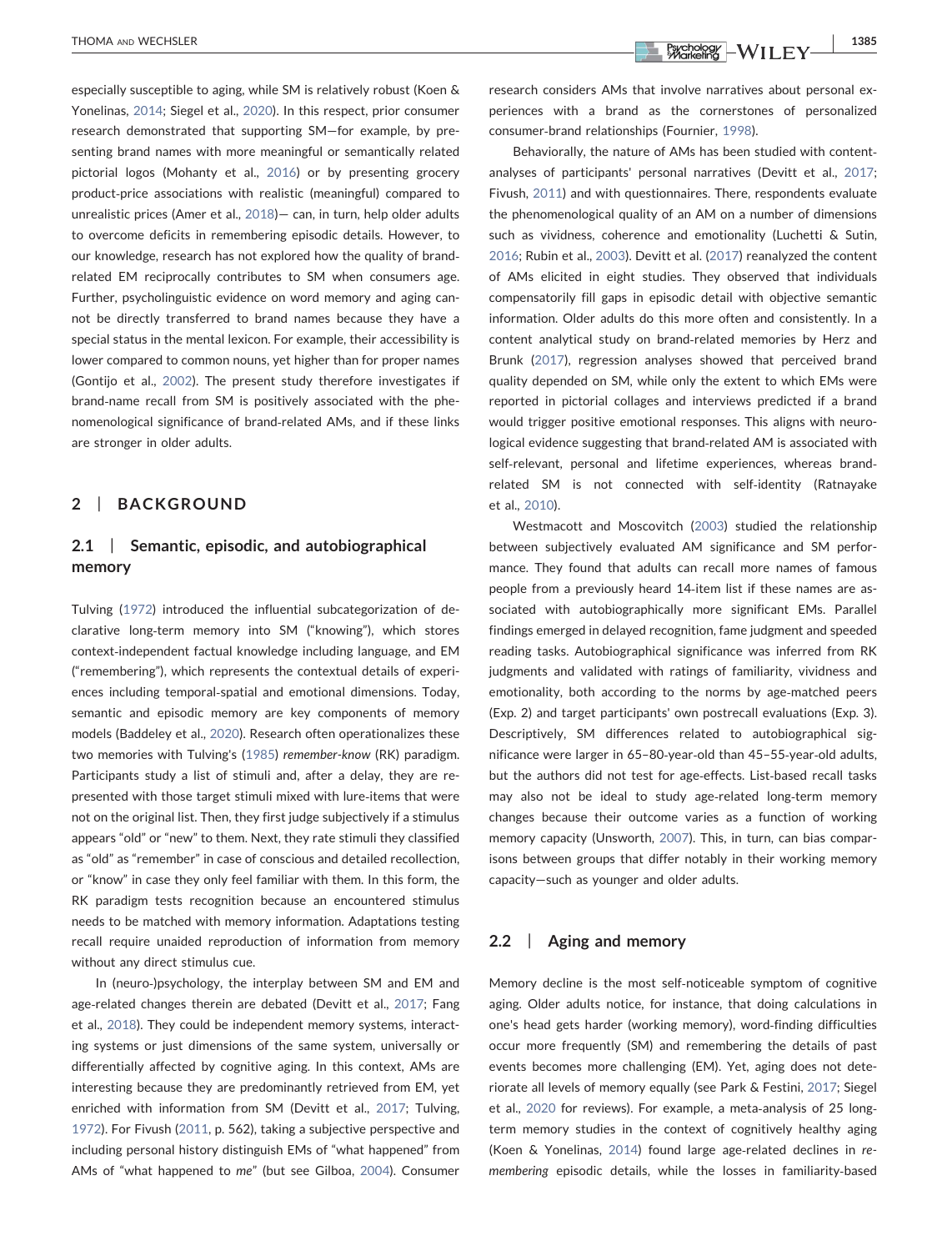**1386 | WILEY-BEXCHOLOGY | THOMA** AND WECHSLER

knowing were small or negligible. Some aspects of SM remain particularly robust (e.g., language in general) or even expand (e.g., vocabulary) for a long time in healthy older adults (Cohen‐Shikora & Balota, [2016](#page-5-4)). Similar to the remember‐know disparity, free recall is cognitively more challenging than cued recognition and, thus, shows larger age‐related declines (Rhodes et al., [2019\)](#page-6-20).

Aging research has developed a number of theories explaining these (selective) declines in memory performance (see Park & Festini, [2017](#page-6-19); Siegel et al., [2020](#page-6-9) for reviews). These include (a) a general slowdown in cognitive processing speed, (b) fewer and less accessible cognitive resources, (c) deficits in inhibiting irrelevant information—all as a consequence of continued degeneration of neural networks— and (d) a local deterioration of prefrontal brain regions. The empirical evidence suggests that these factors contribute jointly to cognitive aging.

Consumer research on brand‐related memories in older adults is rare but generally confirms that older consumers find it more difficult to recall and recognize brand names. In this respect, Lambert-Pandraud et al. [\(2017](#page-6-21)) asked radio listeners aged 18–92 to name (recall) all of about twenty local radio stations they knew and verified these responses in later recognition tests. After taking into account that younger adults could recall more recent and older adults more long‐established brands, recall performance did not vary much with age until respondents reached their early sixties. Thereafter, older adults showed a steep decline in brand‐name recall.

# 3 | THE PRESENT STUDY

#### 3.1 | Hypotheses and design

This study explores how cognitive aging affects the relationship between the recall of brand names from SM and the quality of brand‐ related autobiographical memory. In summary, extant memory research suggests that word recall is driven by semantic and supported by EM, which includes AM. Brand‐related EM benefits from stronger SM across age-spans (Amer et al., [2018](#page-5-1); Mohanty et al., [2016](#page-6-10)), and people recall more proper names previously seen on lists if they associate them with significant AMs (Westmacott & Moscovitch, [2003](#page-6-3)). Taken together, these findings suggest a bidirectional, positive relationship between SM and EM, so that for the unaided recall of brand names and after correcting for working memory capacity, we assume:

H1. Successful brand-name recall is associated with phenomenologically richer brand‐related autobiographical memories.

Aging research has shown that SM declines less than EM (Koen & Yonelinas, [2014;](#page-6-8) Siegel et al., [2020](#page-6-9)) and that SM increasingly supports EM (Amer et al., [2018;](#page-5-1) Devitt et al., [2017](#page-5-3); Mohanty et al., [2016\)](#page-6-10). Reciprocally, this suggests two predictions for age‐ related changes in the interrelation between brand‐related semantic and episodic memory. First, in terms of the availability of cognitive resources, EM will become scarcer and, therefore, more important. Second, there will be more incidences where personal episodes can prime the recall of brand names because—after all—SM declines as well. Therefore, we hypothesize:

H2. Successful brand‐name recall will benefit more from rich autobiographical memories in older adults.

We tested these hypotheses in an experiment with younger and older adults building on the methodology used by Westmacott and Moscovitch [\(2003\)](#page-6-3) and Lambert‐Pandraud et al. [\(2017\)](#page-6-21) in two steps. First, we used a recall and recognition task to establish the difference between brand names each participant could freely recall from a product category (successful recall) and those they could only recognize as known (failed recall). Second, we elicited brand‐related AMs for each individuals' most accessible sets of successful/failed recall brand names, and participants evaluated AM phenomenology. The main statistical analyses compared how recall (H1) and its interaction with age group (H2) predicted AM phenomenology.

## 3.2 | Participants

Participants were 52 younger and 52 older adults who could win gift vouchers as a thank you. The younger adults had a mean age of 24.42 years (SD = 3.03; range = 20–33) with 33 females. The older adults were on average 69.67 years old  $(SD = 8.41;$  range = 60-90) with 39 females. All of them had spent most of their lives in Germany and reported to be in good mental health.

# 3.3 | Method

Participants were recruited via social networks, a student initiative that arranges community events for senior citizens and a senior citizen sports club. We recruited a first cohort of 60 participants (30 younger and 30 older) and a second cohort of 44 participants (22 younger and 22 older). Three researchers interviewed participants individually via video call for 40–50 min. If necessary, household members assisted with the video setup.

After a general introduction and informed consent, participants took a backward digit‐span task to assess working memory independently of semantic and episodic memory. (Jones & Macken, [2015](#page-6-22)). Participants heard a sequence of digit numbers and repeated them verbally after the experimenter in reverse order, with increasingly longer sequences in each trial. This procedure was repeated until failure to repeat correctly. The observed digit span corresponded to the longest sequence of accurately reported numbers.

Next, participants completed three trials of a SM task consisting of a brand name recall and a recognition part. We assessed semantic recall memory with a category fluency task (also called "unaided awareness" (Laurent et al., [1995](#page-6-23)). Participants were encouraged to freely recall as many brand names from a product category as possible. In the first cohort, we requested brand names in three product categories—cars, chocolate bars and liquor—for which younger and older consumers of both sexes could spontaneously tell AMs in a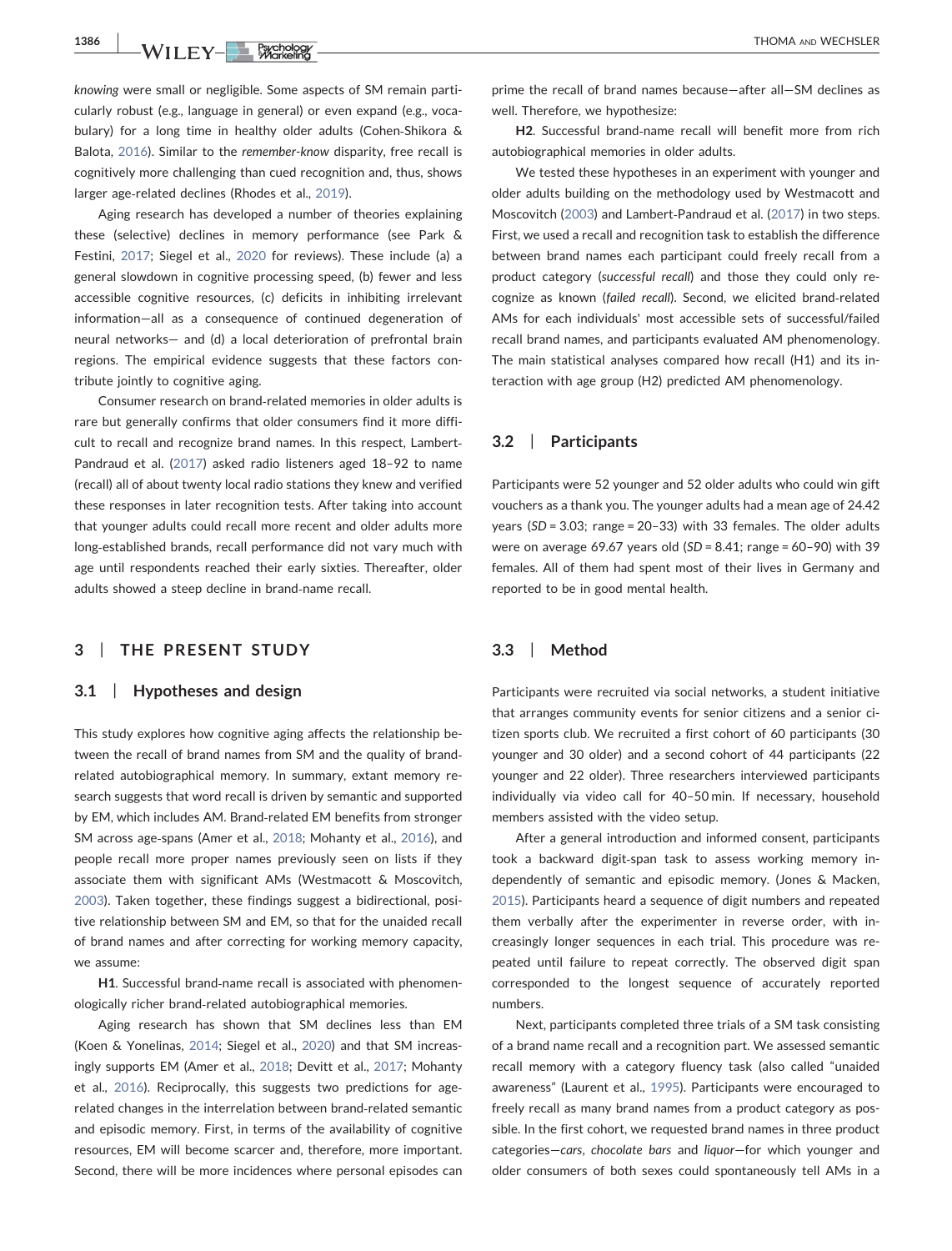pretest focus group discussion. Since some first cohort older participants found AMs associated with the brand categories chocolate bar and liquor challenging to remember, we replaced those categories with beers and sportswear in the second cohort based on participants' open feedback and sample characteristics. Product categories were presented in random order. Any accurate category member brand name was counted a successful recall. The subsequent recognition task (aided awareness (Laurent et al., [1995](#page-6-23)) served to differentiate between successful recall observed in the category fluency task and failed recall of recognizable (known) brand names. We sampled the twenty most popular brands in Germany in 2019 from the marketresearch database statista.com for our five product categories (see Appendix [A](#page-7-0)). The recognition task required participants to decide whether they knew each of these brands, if only by its name, or not. The experimenter read out each name skipping those the participant had successfully recalled before. Confirmatory responses were classified as failed recall, denials as unknown.

Finally, participants were requested to tell and subsequently evaluate one AM associated with the first successfully recalled brand and, then, one AM associated with the most popular brand they recognized but failed to recall in each of the three product categories (six AMs altogether). This should allow them to narrate their individually "best" AMs, potentially also about off‐list brands. They should remember an experience from their personal life and describe it precisely and specifically, so that a person who was not present at the event could imagine what happened. They were asked to tell details such as where and when the event occurred, what they were doing, who was present and what they felt and thought. For each memory, they had 1 min to think about it and 1 min to tell it. The experimenter gave a short example for a brand from a different category at the first instruction. Participants were instructed to keep in mind their memory while answering the AM questionnaire.

As each participant evaluated six AMs, existing phenomenology questionnaires were too long. Therefore, we compared three recent questionnaires and selected nine items they share (Fitzgerald & Broadbridge, [2013](#page-6-24); Luchetti & Sutin, [2016](#page-6-16); Rubin et al., [2003](#page-6-17)). Each item assesses one phenomenological dimension, that is, sensory detail, vividness, emotional intensity, time perspective, visual perspective, coherence, distancing, valence and sharing, using different 7‐point rating scales (see Appendix [B](#page-8-0) for the English version of the German

THOMA AND WECHSLER 1387

questionnaire). The valence rating was recoded, such that a higher composite mean score corresponded to a richer, personally more significant AM. The experimenter transcribed the word and questionnaire responses and a summary of the autobiographical narratives.

# 4 | RESULTS AND DISCUSSION

#### 4.1 | Semantic and working memory

The digit-span task confirmed a significant age-related decline in working memory capacity (see Table [1](#page-3-0)). We analyzed if our data replicated that older adults experience a stronger SM decline in unaided brand‐name recall than in recognition. As Table [1](#page-3-0) shows, older adults recalled fewer of the top‐20 brands and fewer off‐list brands, so that their overall successful recall rate was also significantly lower than younger adults'. In contrast, older adults did not differ significantly from younger ones in their brand name recognition (failed on‐list recall). A repeated measures analysis of variance confirmed a significant interaction between SM type and age group, F(1, 101) = 21.76,  $p < 0.001$ , since younger adults' successful and failed recall performance was similar,  $t(51) = 1.02$ ,  $p = 0.312$ , yet older adults' recall was much weaker than their recognition, t  $(51) = -7.46$ ,  $p < 0.001$ . Older adults knew only about one on-list brand name less than younger adults, so that the procedure can be considered relatively age-fair.

#### 4.2 | Semantic, episodic memory, and aging

To test the hypotheses that successful recall of brand names is associated with personally more significant AMs (H1) and that these associations grow stronger when consumers age (H2), we fitted a linear mixed‐effects regression model (LMM) using the lmer function from the lme4 package version 1.1–21 (Bates et al., [2019](#page-5-5)) in R Studio (R Development Core Team, [2020](#page-6-25)) with sum‐coded categorical fixed factors. The AM phenomenology score was the dependent variable with 624 observations (6 AMs by 104 participants). The model included by‐participant and by‐product category random intercepts

<span id="page-3-0"></span>TABLE 1 Means, SDs and independent‐samples t test results for working memory and semantic memory measures

|                                        | Age group    |           |            | <b>Difference</b> |         |                  |
|----------------------------------------|--------------|-----------|------------|-------------------|---------|------------------|
| Measure                                | Younger<br>M | <b>SD</b> | Older<br>M | <b>SD</b>         | t(102)  | $\boldsymbol{p}$ |
| Working memory (backward digit)        | 4.32         | 1.20      | 3.60       | 1.27              | 3.00    | 0.003            |
| Top-20 brands recalled                 | 6.93         | 2.22      | 5.09       | 1.64              | 4.80    | < 0.001          |
| Other correct recall (off list)        | 5.11         | 3.20      | 2.60       | 1.87              | 4.88    | < 0.001          |
| Successful recall (total)              | 12.04        | 4.90      | 7.70       | 3.00              | 5.45    | < 0.001          |
| Failed recall (top-20 only recognized) | 11.13        | 2.08      | 11.76      | 2.07              | $-1.53$ | 0.130            |
| Unknown top-20 brands                  | 1.94         | 1.33      | 3.21       | 2.21              | $-3.56$ | 0.001            |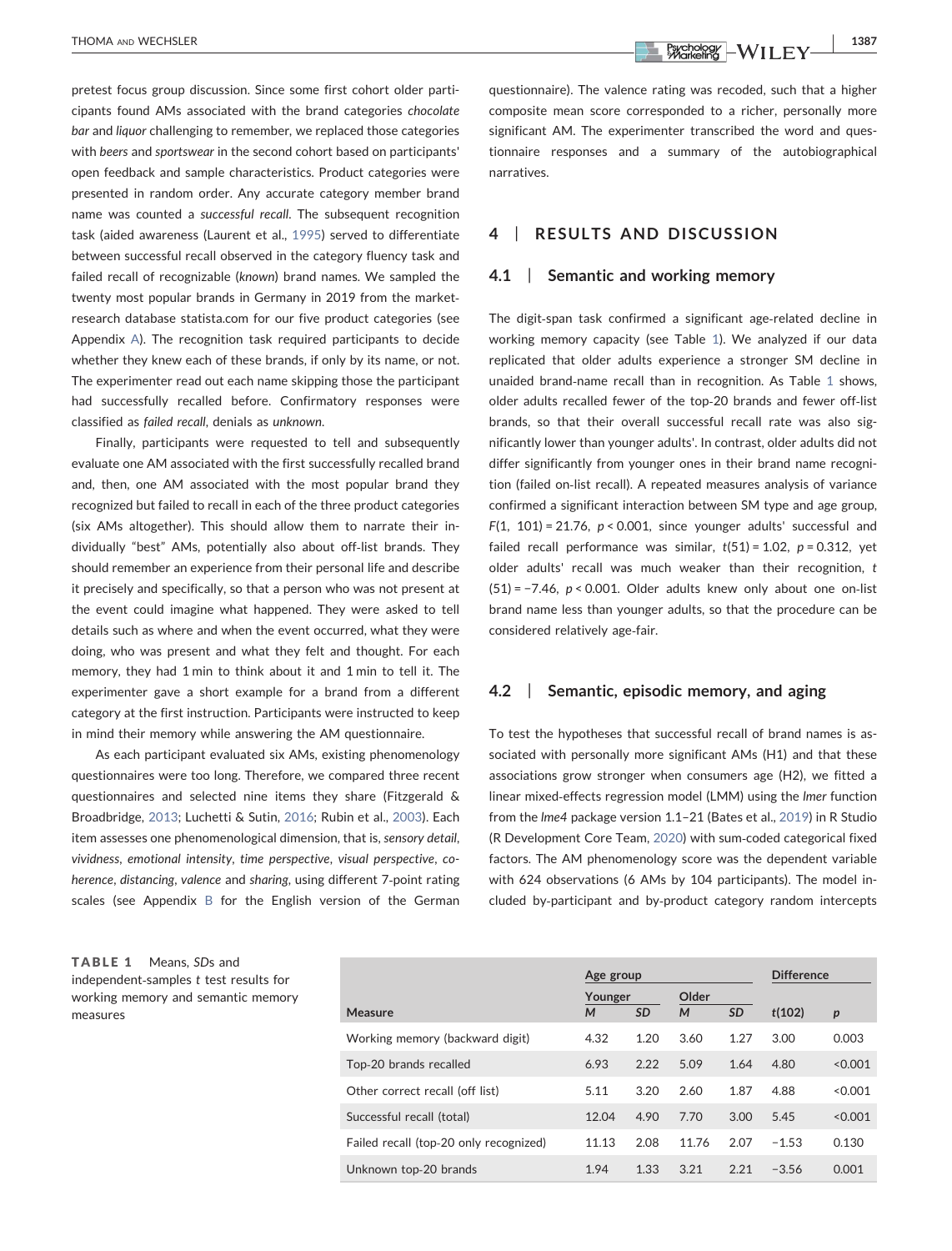1388 | WILEY-BECHOLOGY | RECORD | THOMA AND WECHSLER

<span id="page-4-0"></span>TABLE 2 Linear mixed‐effects regression model predicting autobiographical memory phenomenology

| Dependent variable        | Autobiographical memory phenomenology |           |         |  |
|---------------------------|---------------------------------------|-----------|---------|--|
| <b>Fixed effects</b>      | b                                     | <b>SE</b> |         |  |
| (Intercept)               | 3.87                                  | 0.13      | 29.18   |  |
| Recall                    | 0.87                                  | 0.15      | 5.89    |  |
| Age group                 | $-0.10$                               | 0.15      | $-0.65$ |  |
| Working memory            | $-0.15$                               | 0.07      | $-2.04$ |  |
| Recall $\times$ age group | 0.67                                  | 0.19      | 3.52    |  |

Note: Absolute t values more than 1.96 are significant (in bold). Cohort did not improve model fit,  $\chi^2(1)$  = 1.73, p = 0.19, and was dropped. Separate LMMs for Cohorts 1 and 2 yielded the same findings (see Appendix [C\)](#page-8-1).

and slopes for the fixed factors age group and recall. The standardized digit-span score served as covariate. Estimates with  $|t| \ge 1.96$ fall within the 95% confidence interval and are considered significant.

All participants remembered AMs about a brand in each product category consistent with the "what‐happened‐to‐me" criterion (Fivush, [2011](#page-6-5)). Reliability analyses showed that the AM score was internally consistent, with Cronbach's  $\alpha$  = 0.89 (total), 0.87 (younger) and 0.90 (older). The LMM in Table [2](#page-4-0) confirmed a significant main effect of recall (H1), in that both age groups rated their AMs linked to successfully recalled brand names phenomenologically richer. Figure [1](#page-4-1) depicts the higher mean AM score for successful recall, yet also that the gap to failed recall was wider for older adults. A significant recall‐by‐age interaction provided positive evidence for H2, such that the link between successful brand name recall and brand-related AMs was weaker for younger adults,  $\beta$  = 0.48, SE = 0.16,  $t = 2.90$ , compared to older ones,  $\beta = 1.21$ ,  $SE = .17$ ,  $t = 7.04$ . Further, age group did not have a direct effect on AM phenomenology because younger ( $M = 3.94$ ,  $SD = 1.28$ ) and older ( $M = 3.93$ , SD = 1.56) adults evaluated their personal brand‐related memories very similarly overall, while individuals with stronger working memory rated their AMs significantly more conservatively.

Finally, we conducted a further LMM analysis on the older subsample to see if the recall‐age interaction was a continuous effect within the older age group in addition to the categorical difference when compared to younger adults. This continuous interaction was also significant,  $\beta$  = 0.06, *SE* = 0.02, *t* = 3.51.

# 4.3 | General discussion and conclusion

#### 4.3.1 | Theoretical implications

In summary, the results provide initial experimental evidence that successful brand‐name recall is positively associated with phenomenologically richer brand‐related AMs and that these associations are stronger in adults older than 60 years, relative to younger adults. Further, these links between SM and EM seem to grow gradually stronger after the age of 60 years. Consistent with prior research, we found an age‐related decline in working memory capacity, a steep decline in free recall for brand names from SM, yet no significant differences between younger and older adults' brand‐name recognition. At the level of perceived AM phenomenology, younger and older adults did also not differ indicating that the subjective quality of EM can persist with age.

<span id="page-4-1"></span>

**FIGURE 1** Interaction of age group and recall status on autobiographical memory phenomenology ( $N = 104$ )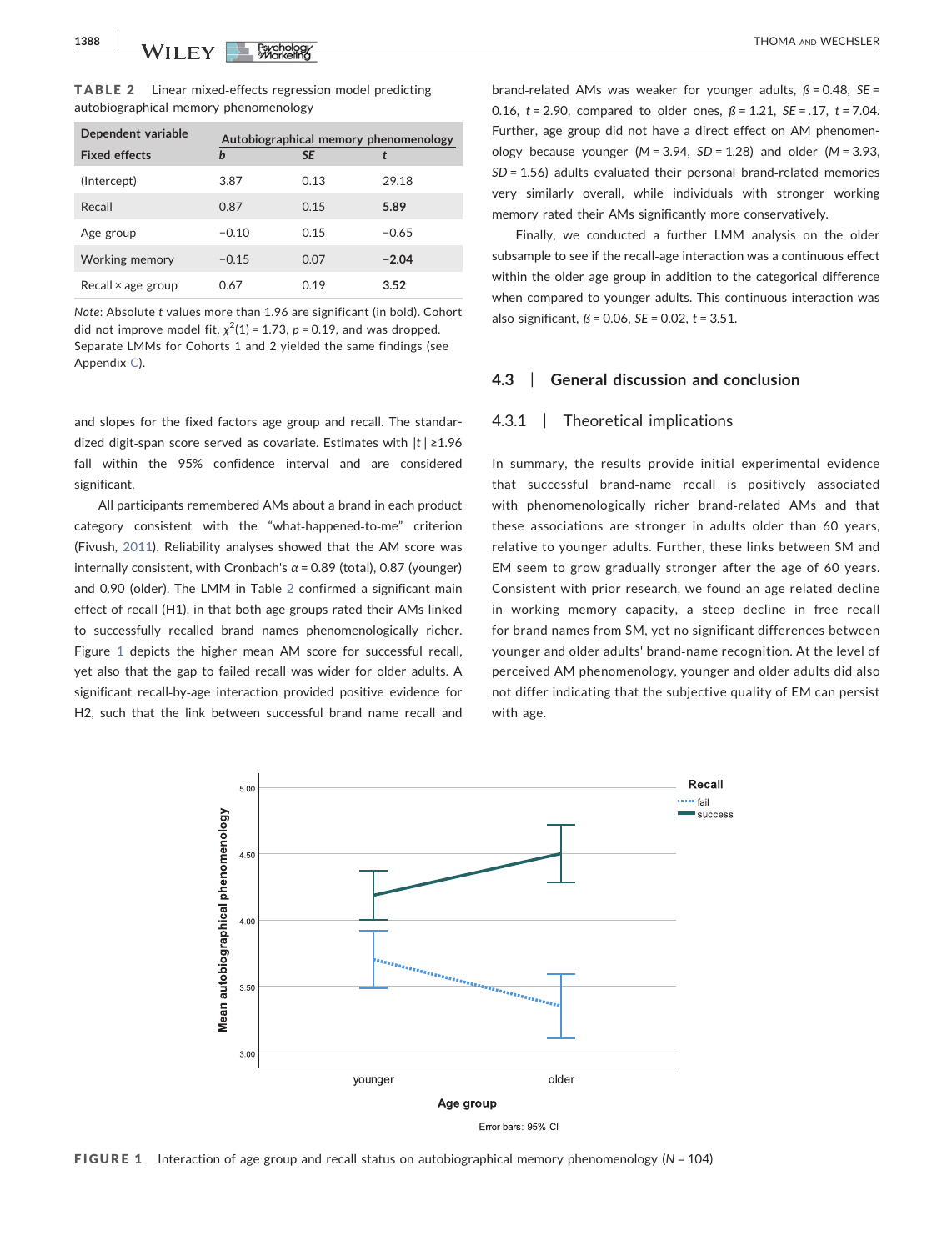This research provides additional behavioral evidence for neuropsychological theories of multisystemic human memory models with semantic and episodic subsystems within long-term memory that deteriorate differentially as a consequence of cognitive aging. In particular, it extends research on positive effects of subjective autobiographical significance on the retrieval of proper names from SM (Westmacott & Moscovitch, [2003\)](#page-6-3) and evidence for enhanced interdependencies between SM and EM in older adults (Amer et al., [2018](#page-5-1); Devitt et al., [2017;](#page-5-3) Mohanty et al., [2016\)](#page-6-10) to the specific context of brand‐related memories and unaided recall (brand awareness). The finding that the degree of interaction of SM and EM is agesensitive may help to clarify how these memories are interconnected developmentally.

# 4.3.2 | Practical implications

A practical albeit challenging implication for branding and advertising pending additional causal evidence—could be to generate brand‐related AMs to enhance brand awareness, in particular, in older consumers. AMs benefit the consumer‐brand relationship beyond easier access in unaided brand‐name recall situations (Fournier, [1998](#page-6-15)), but they are harder to create by marketers than SMs that gain from mere repetition (Schmidt & Eisend, [2015](#page-6-26)). One possibility to form brand-related AMs can be the cocreation of brand experiences by consumers in social media discourse (Herz & Brunk, [2017;](#page-6-6) Rossolatos, [2019\)](#page-6-27), with a growing senior community posting episodes from their lives online (Pera et al., [2020](#page-6-28)). Further, autobiographical referencing in advertising can alter AMs (Braun et al., [2002](#page-5-6)) which could be a strategy, for example, in nostalgic advertisements targeting older consumers. Relatedly, since emotional intensity is an integral part of AM phenomenology (Luchetti & Sutin, [2016\)](#page-6-16), and since older consumers develop a stronger emotion focus with preferences for emotional advertising, a shift from fact-based to more affective content in brand communication (see Drolet et al., [2018](#page-5-7) for review) may be effective to maintain brand awareness despite aging.

## 4.3.3 | Limitations and future research

There are three methodological limitations of the present study that open interesting avenues for future research. First, similar to comparable memory research (Westmacott & Moscovitch, [2003\)](#page-6-3), we tested SM before AM. As the causality of their interrelationship is most likely bidirectional, it would be interesting to see if brand‐ related AM induction can facilitate brand‐name recall from SM across age groups. A promising method could be a brand name learning paradigm with conditions that induce or focus attention on semantic or episodic details (simlar to, e.g., Madore & Schacter, [2014](#page-6-29)) to manipulate delayed brand name recall.

Second, older adults may have been design-disadvantaged as the current top‐20 brands may not have been the ones that had been cumulatively most important in their lives (Lambert-Pandraud et al., [2017\)](#page-6-21), even though they could mention any brand

in the free recall task and did not differ in recognizing on‐list brands. Future research could generate age‐fairer lists based on peer ratings, for example.

Third, due to the Covid‐19 pandemic, we conducted video interviews. Surprisingly, participants were more willing to tell their AMs within this setup than in comparable lab settings presumably because they were in their familiar environments. For data‐security reasons, however, we did not audio‐record the narratives and, thus, could not conduct content analyses beyond manipulation checks based on the interviewers' protocols. Eye‐movements during AM narration (e.g., El Haj et al., [2017\)](#page-5-8) could provide multimeasure validation and inspire future work that aims to modulate brand‐related AMs.

#### ACKNOWLEDGMENTS

The authors thank Margarita Sonnenberg, Christine Göpfrich and Leslie Willis for her help with data collection. Open Access funding enabled and organized by Projekt DEAL. Open Access funding enabled and organized by Projekt DEAL.

#### DATA AVAILABILITY STATEMENT

The data that support the findings of this study are available on request from the corresponding author. The data are not publicly available due to privacy or ethical restrictions.

#### ORCID

Dieter Thoma  $\blacksquare$  <http://orcid.org/0000-0001-6984-623X>

#### REFERENCES

- <span id="page-5-1"></span>Amer, T., Giovanello, K. S., Grady, C. L., & Hasher, L. (2018). Age differences in memory for meaningful and arbitrary associations: A memory retrieval account. Psychology and Aging, 33(1), 74–81. [https://doi.org/10.1037/](https://doi.org/10.1037/pag0000220) [pag0000220](https://doi.org/10.1037/pag0000220)
- <span id="page-5-2"></span>Baddeley, A. D., Eysenck, M. W., & Anderson, M. C. (2020). Memory (Third edition). Routledge. <https://doi.org/10.4324/9780429449642>
- <span id="page-5-5"></span>Bates, D., Maechler, M., Bolker, B., Walker, S., Bojesen Christensen, R. H., Singmann, H., Dai, B., Scheipl, F., Grothendieck, G., Green, P., & Fox, J. (2019). Package Lme4: Linear Mixed‐Effects Models Using Eigen and S4 (Version 1.1‐21) [Computer software]. [https://cran.r](https://cran.r-project.org/package=lme4)‐project.org/ [package=lme4](https://cran.r-project.org/package=lme4)
- <span id="page-5-6"></span>Braun, K. A., Ellis, R., & Loftus, E. F. (2002). Make my memory: How advertising can change our memories of the past. Psychology & Marketing, 19(1), 1–23. <https://doi.org/10.1002/mar.1000>
- <span id="page-5-0"></span>Burke, D. M., MacKay, D. G., Worthley, J. S., & Wade, E. (1991). On the tip of the tongue: What causes word finding failures in young and older adults? Journal of Memory and Language, 30(5), 542–579. [https://doi.org/](https://doi.org/10.1016/0749-596X(91)90026-G) 10.1016/0749‐[596X\(91\)90026](https://doi.org/10.1016/0749-596X(91)90026-G)‐G`
- <span id="page-5-4"></span>Cohen‐Shikora, E. R., & Balota, D. A. (2016). Visual word recognition across the adult lifespan. Psychology and Aging, 31(5), 488–502. <https://doi.org/10.1037/pag0000100>
- <span id="page-5-3"></span>Devitt, A. L., Addis, D. R., & Schacter, D. L. (2017). Episodic and semantic content of memory and imagination: A multilevel analysis. Memory & Cognition, 45(7), 1078–1094. [https://doi.org/](https://doi.org/10.3758/s13421-017-0716-1) [10.3758/s13421](https://doi.org/10.3758/s13421-017-0716-1)‐017‐0716‐1
- <span id="page-5-7"></span>Drolet, A., Jiang, L., Pour Mohammad, A., & Davis, C. (2018). The influence of aging on consumer decision‐making. Consumer Psychology Review, 33(1), 74. <https://doi.org/10.1002/arcp.1046>
- <span id="page-5-8"></span>El Haj, M., Nandrino, J. ‑. L., Antoine, P., Boucart, M., & Lenoble, Q. (2017). Eye movement during retrieval of emotional autobiographical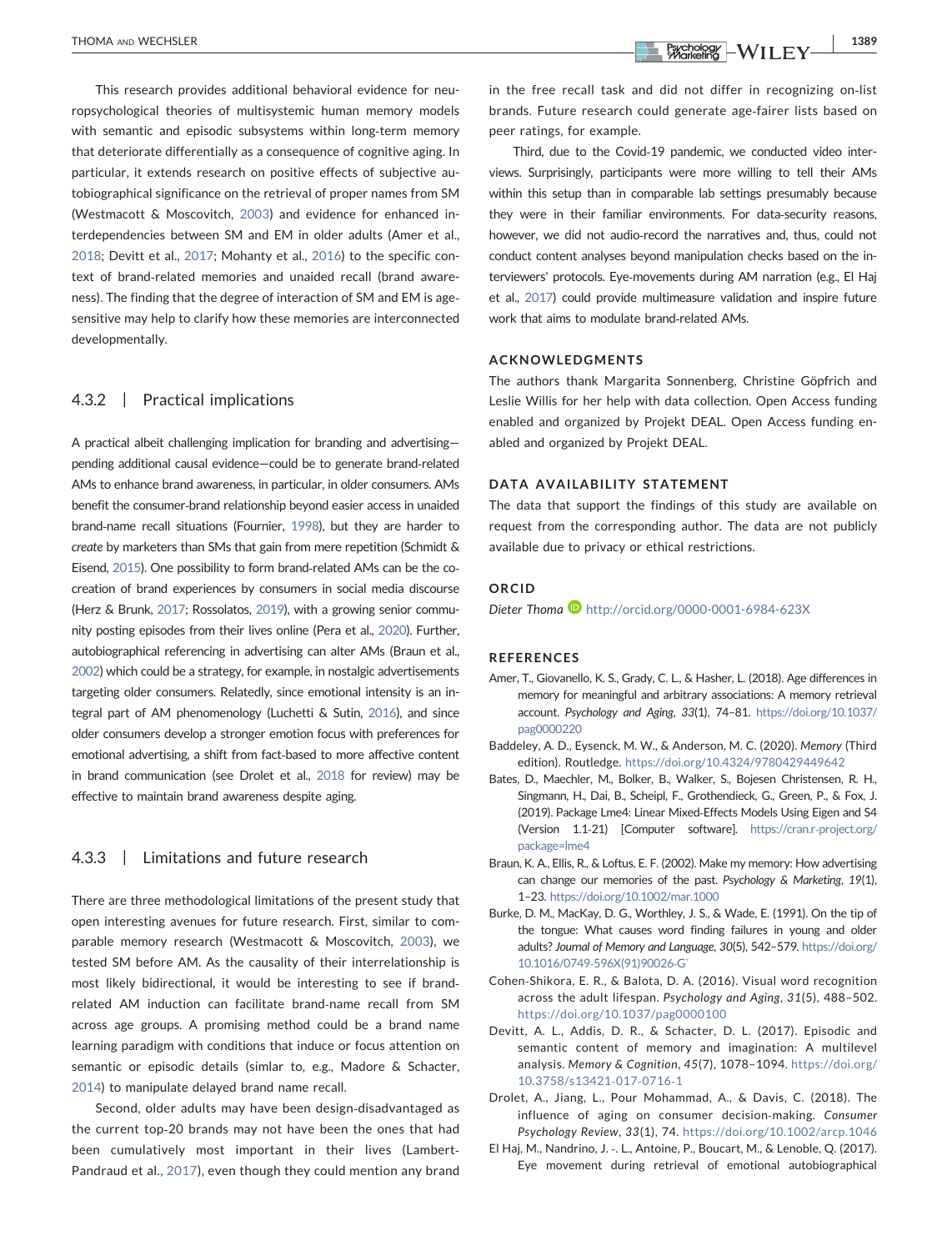1390 | WILEY-BUCHSLER

memories. Acta Psychologica, 174, 54–58. [https://doi.org/10.1016/j.](https://doi.org/10.1016/j.actpsy.2017.02.002) [actpsy.2017.02.002](https://doi.org/10.1016/j.actpsy.2017.02.002)

- <span id="page-6-13"></span>Fang, J., Rüther, N., Bellebaum, C., Wiskott, L., & Cheng, S. (2018). The interaction between semantic representation and episodic memory. Neural Computation, 30(2), 293–332. [https://doi.org/](https://doi.org/10.1162/neco_a_01044) [10.1162/neco\\_a\\_01044](https://doi.org/10.1162/neco_a_01044)
- <span id="page-6-24"></span>Fitzgerald, J. M., & Broadbridge, C. L. (2013). Latent constructs of the autobiographical memory questionnaire: A recollection‐belief model of autobiographical experience. Memory, 21(2), 230–248. [https://doi.org/](https://doi.org/10.1080/09658211.2012.725736) [10.1080/09658211.2012.725736](https://doi.org/10.1080/09658211.2012.725736)
- <span id="page-6-5"></span>Fivush, R. (2011). The development of autobiographical memory. Annual Review of Psychology, 62, 559–582. [https://doi.org/10.1146/](https://doi.org/10.1146/annurev.psych.121208.131702) [annurev.psych.121208.131702](https://doi.org/10.1146/annurev.psych.121208.131702)
- <span id="page-6-15"></span>Fournier, S. (1998). Consumers and their brands: Developing relationship theory in consumer research. Journal of Consumer Research, 24(4), 343–353. <https://doi.org/10.1086/209515>
- <span id="page-6-14"></span>Gilboa, A. (2004). Autobiographical and episodic memory—One and the same? Evidence from prefrontal activation in neuroimaging studies. Neuropsychologia, 42(10), 1336–1349. [https://doi.org/10.1016/j.](https://doi.org/10.1016/j.neuropsychologia.2004.02.014) [neuropsychologia.2004.02.014](https://doi.org/10.1016/j.neuropsychologia.2004.02.014)
- <span id="page-6-11"></span>Gontijo, P. F., Rayman, J., Zhang, S., & Zaidel, E. (2002). How brand names are special: Brands, words, and hemispheres. Brain and Language, 82(3), 327–343. [https://doi.org/10.1016/S0093](https://doi.org/10.1016/S0093-934X(02)00036-6)‐934X(02)00036‐6
- <span id="page-6-6"></span>Herz, M., & Brunk, K. H. (2017). Conceptual advances in consumers' semantic and episodic brand memories: A mixed methods exploration. Psychology & Marketing, 34(1), 70–91. [https://doi.org/](https://doi.org/10.1002/mar.20974) [10.1002/mar.20974](https://doi.org/10.1002/mar.20974)
- <span id="page-6-22"></span>Jones, G., & Macken, B. (2015). Questioning short‐term memory and its measurement: Why digit span measures long‐term associative learning. Cognition, 144, 1–13. [https://doi.org/10.1016/j.cognition.](https://doi.org/10.1016/j.cognition.2015.07.009) [2015.07.009](https://doi.org/10.1016/j.cognition.2015.07.009)
- <span id="page-6-8"></span>Koen, J. D., & Yonelinas, A. P. (2014). The effects of healthy aging, amnestic mild cognitive impairment, and Alzheimer's disease on recollection and familiarity: A meta-analytic review. Neuropsychology Review, 24(3), 332–354. [https://doi.org/10.1007/s11065](https://doi.org/10.1007/s11065-014-9266-5)‐014‐9266‐5
- <span id="page-6-21"></span>Lambert‐Pandraud, R., Laurent, G., Mullet, E., & Yoon, C. (2017). Impact of age on brand awareness sets: A turning point in consumers' early 60s. Marketing Letters, 28(2), 205–218. [https://doi.org/10.1007/](https://doi.org/10.1007/s11002-016-9407-0) [s11002](https://doi.org/10.1007/s11002-016-9407-0)‐016‐9407‐0
- <span id="page-6-23"></span>Laurent, G., Kapferer, J. -. N., & Roussel, F. (1995). The underlying structure of brand awareness scores. Marketing Science, 14(3\_suppl), G170–G179. <https://doi.org/10.1287/mksc.14.3.G170>
- <span id="page-6-16"></span>Luchetti, M., & Sutin, A. R. (2016). Measuring the phenomenology of autobiographical memory: A short form of the Memory Experiences Questionnaire. Memory, 24(5), 592–602. [https://doi.org/10.1080/](https://doi.org/10.1080/09658211.2015.1031679) [09658211.2015.1031679](https://doi.org/10.1080/09658211.2015.1031679)
- <span id="page-6-0"></span>Lynch, J. J. G., & Srull, T. K. (1982). Memory and attentional factors in consumer choice: Concepts and research methods. Journal of Consumer Research, 9(1), 18. <https://doi.org/10.1086/208893>
- <span id="page-6-29"></span>Madore, K. P., & Schacter, D. L. (2014). An episodic specificity induction enhances means‐end problem solving in young and older adults. Psychology and Aging, 29(4), 913–924. [https://doi.org/10.1037/](https://doi.org/10.1037/a0038209) [a0038209](https://doi.org/10.1037/a0038209)
- <span id="page-6-10"></span>Mohanty, P. P., Naveh‐Benjamin, M., & Ratneshwar, S. (2016). Beneficial effects of semantic memory support on older adults' episodic memory: Differential patterns of support of item and associative information. Psychology and Aging, 31(1), 25–36. [https://doi.org/10.](https://doi.org/10.1037/pag0000059) [1037/pag0000059](https://doi.org/10.1037/pag0000059)
- <span id="page-6-19"></span>Park, D. C., & Festini, S. B. (2017). Theories of memory and aging: A look at the past and a glimpse of the future. The Journals of Gerontology. Series B, Psychological Sciences and Social Sciences, 72(1), 82–90. <https://doi.org/10.1093/geronb/gbw066>
- <span id="page-6-28"></span>Pera, R., Quinton, S., & Baima, G. (2020). I am who I am: Sharing photos on social media by older consumers and its influence on subjective well-being. Psychology & Marketing, 37(6), 782-795. [https://doi.org/](https://doi.org/10.1002/mar.21337) [10.1002/mar.21337](https://doi.org/10.1002/mar.21337)
- <span id="page-6-25"></span>R Development Core Team. (2020). R (Version 3.6.3) [Computer software]. R Foundation for Statistical Computing. Vienna, Austria. [https://www.r](https://www.r-project.org/)‐project.org/
- <span id="page-6-7"></span>Ratnayake, N., Broderick, A. J., & Mitchell, R. L. C. (2010). A neurocognitive approach to brand memory. Journal of Marketing Management, 26(13‐14), 1295–1318. [https://doi.org/10.1080/](https://doi.org/10.1080/0267257X.2010.522531) [0267257X.2010.522531](https://doi.org/10.1080/0267257X.2010.522531)
- <span id="page-6-20"></span>Rhodes, S., Greene, N. R., & Naveh‐Benjamin, M. (2019). Age‐related differences in recall and recognition: A meta‐analysis. Psychonomic Bulletin & Review, 26(5), 1529–1547. [https://doi.org/10.3758/](https://doi.org/10.3758/s13423-019-01649-y) [s13423](https://doi.org/10.3758/s13423-019-01649-y)‐019‐01649‐y
- <span id="page-6-27"></span>Rossolatos, G. (2019). Negative brand meaning co‐creation in social media brand communities: A laddering approach using NVivo. Psychology & Marketing, 36(12), 1249–1266. [https://doi.org/10.](https://doi.org/10.1002/mar.21273) [1002/mar.21273](https://doi.org/10.1002/mar.21273)
- <span id="page-6-17"></span>Rubin, D. C., Schrauf, R. W., & Greenberg, D. L. (2003). Belief and recollection of autobiographical memories. Memory & Cognition, 31(6), 887–901. <https://doi.org/10.3758/BF03196443>
- <span id="page-6-26"></span>Schmidt, S., & Eisend, M. (2015). Advertising repetition: A meta‐analysis on effective frequency in advertising. Journal of Advertising, 44(4), 415–428. <https://doi.org/10.1080/00913367.2015.1018460>
- <span id="page-6-9"></span>Siegel, A. L. M., Whatley, M. C., Hargis, M. B., & Castel, A. D. (2020). Changes in memory and metacognition in older adulthood 1. In (Eds.) Drolet, A. & Yoon, C., The Aging Consumer: Perspectives from Psychology and Marketing (2nd ed., pp. 26–46). Routledge. [https://doi.org/10.4324/](https://doi.org/10.4324/9780429343780-3) [9780429343780](https://doi.org/10.4324/9780429343780-3)‐3
- <span id="page-6-2"></span>Takashima, A., Bakker, I., van Hell, J. G., Janzen, G., & McQueen, J. M. (2017). Interaction between episodic and semantic memory networks in the acquisition and consolidation of novel spoken words. Brain and Language, 167, 44–60. [https://doi.org/10.1016/j.](https://doi.org/10.1016/j.bandl.2016.05.009) [bandl.2016.05.009](https://doi.org/10.1016/j.bandl.2016.05.009)
- <span id="page-6-4"></span>Tulving, E. (1972). Episodic and semantic memory. In (Eds.) Tulving, E. & Donaldson, W., Organization of memory: Ed. By Endel Tulving and Wayne Donaldson (pp. 381–403). Academic Press
- <span id="page-6-12"></span>Tulving, E. (1985). How many memory systems are there? American Psychologist, 40(4), 385–398. [https://doi.org/10.1037/0003](https://doi.org/10.1037/0003-066X.40.4.385)‐066X. [40.4.385](https://doi.org/10.1037/0003-066X.40.4.385)
- <span id="page-6-1"></span>United Nations. (2019). World population prospects 2019: Highlights (ST/ ESA/SER.A/423). [https://population.un.org/wpp/Publications/Files/](https://population.un.org/wpp/Publications/Files/WPP2019_Highlights.pdf) WPP2019 Highlights.pdf
- <span id="page-6-18"></span>Unsworth, N. (2007). Individual differences in working memory capacity and episodic retrieval: Examining the dynamics of delayed and continuous distractor free recall. Journal of Experimental Psychology. Learning, Memory, and Cognition, 33(6), 1020–1034. [https://doi.org/](https://doi.org/10.1037/0278-7393.33.6.1020) 10.1037/0278‐[7393.33.6.1020](https://doi.org/10.1037/0278-7393.33.6.1020)
- <span id="page-6-3"></span>Westmacott, R., & Moscovitch, M. (2003). The contribution of autobiographical significance to semantic memory. Memory & Cognition, 31(5), 761–774. <https://doi.org/10.3758/bf03196114>

How to cite this article: Thoma, D., & Wechsler, J. (2021). Older and more personal: Stronger links between brand‐ name recall and brand‐related autobiographical memories in older consumers. Psychol Mark, 38, 1384–1392. <https://doi.org/10.1002/mar.21533>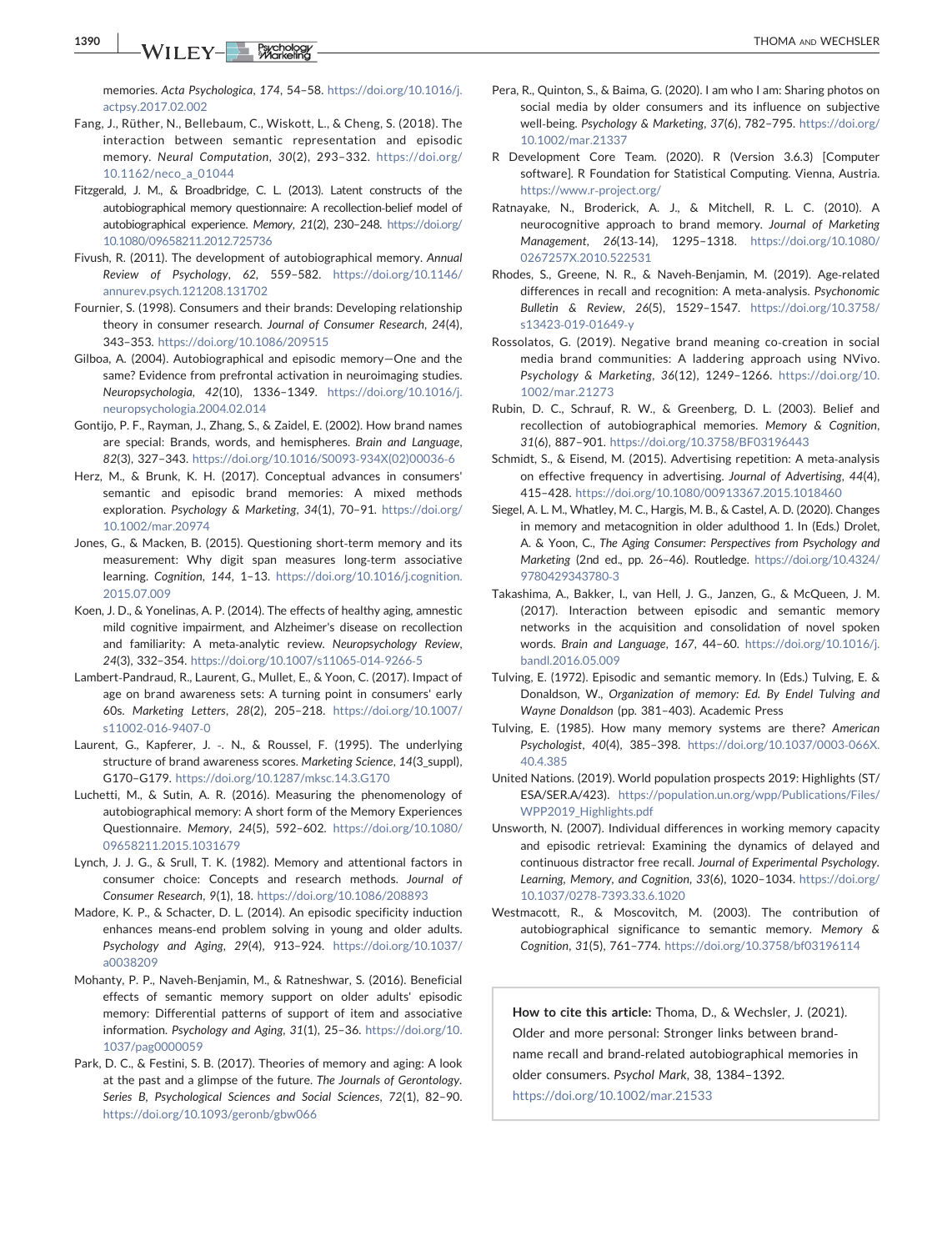THOMA AND WECHSLER **1391**<br> **THOMA** AND WECHSLER **1391** 

# <span id="page-7-0"></span>APPENDIX A

A total of 20 most popular brands (names) per category in Germany in 2019 (statista.com)

|            | Cars                 |            | <b>Chocolate Bars</b>       |            | Liquor                    |
|------------|----------------------|------------|-----------------------------|------------|---------------------------|
| 1.         | Mercedes             | 1.         | Duplo                       | 1.         | Jägermeister              |
| 2.         | <b>BMW</b>           | 2.         | Hanuta                      | 2.         | Ramazotti                 |
| 3.         | Porsche              | 3.         | Knoppers                    | 3.         | Absolut Vodka             |
| 4.         | Skoda                | 4.         | <b>Snickers</b>             | 4.         | Smirnoff Vodka            |
| 5.         | Tesla                | 5.         | Twix                        | 5.         | <b>Baileys</b>            |
| 6.         | Volkswagen           | 6.         | Mars                        | 6.         | Licor 43                  |
| 7.         | Audi                 | 7.         | Bounty                      | 7.         | Underberg                 |
| 8.         | Volvo                | 8.         | Kinder Riegel               | 8.         | Jack Daniels              |
| 9.         | Mini                 | 9.         | Kitkat                      | 9.         | Jim Beam                  |
| 10.        | Hyundai              | 10.        | Pick up                     | 10.        | Aperol                    |
| 11.<br>12. | Kia<br>Seat          | 11.<br>12. | Milky Way<br><b>Balisto</b> | 11.<br>12. | Verpoorten<br>Kuemmerling |
| 13.        | Mazda                | 13.        | Milch-Schnitte              | 13.        | Berentzen                 |
| 14.        | Land Rover           | 14.        | Kinder Pinguin              | 14.        | Hennessey                 |
| 15.        | Alfa Romeo           | 15.        | Kinder Country              | 15.        | Rémy Martin               |
| 16.        | Jaguar               | 16.        | <b>Nuts</b>                 | 16.        | Sierra Tequila            |
| 17.        | Dacia                | 17.        | Kinder Bueno                | 17.        | Bombay Sapphire Gin       |
| 18.        | Ford                 | 18.        | Milka Nussini               | 18.        | Hendricks Gin             |
| 19.        | Toyota               | 19.        | Lion                        | 19.        | Havana Club               |
| 20.        | Peugeot              | 20.        | Kinder Maxi King            | 20.        | Captain Morgan            |
|            |                      |            |                             |            |                           |
|            | <b>Beer</b>          |            | Sportswear                  |            |                           |
| 1.         | Beck's               | 1.         | Adidas                      |            |                           |
| 2.         | Krombacher           | 2.         | Nike                        |            |                           |
| 3.         | Warsteiner           | 3.         | Puma                        |            |                           |
| 4.         | Bitburger            | 4.         | Reebok                      |            |                           |
| 5.         | König Pilsener       | 5.         | Esprit                      |            |                           |
| 6.         | <b>Veltins</b>       | 6.         | Fila                        |            |                           |
| 7.         | Erdinger             | 7.         | Asics                       |            |                           |
| 8.         | Paulaner             | 8.         | Marc O'Polo                 |            |                           |
| 9.         | Oettinger            | 9.         | Converse                    |            |                           |
| 10.        | Radeberger           | 10.        | Lacoste                     |            |                           |
| 11.        | Jever                | 11.        | New Balance                 |            |                           |
| 12.        | Schöfferhofer        | 12.        | Trigema                     |            |                           |
| 13.        | Hasseröder           | 13.        | Skechers                    |            |                           |
| 14.        | Vitamalz             | 14.        | Benetton                    |            |                           |
| 15.        | Franziskaner         | 15.        | Venice Beach                |            |                           |
| 16.        | Köstritzer           | 16.        | Fruit of the Loom           |            |                           |
| 17.        | Clausthaler          | 17.        | Vans                        |            |                           |
| 18.        | Augustiner           | 18.        | Kangaroos                   |            |                           |
| 19.        | Rothaus/Tannenzäpfle | 19.        | Under Armour                |            |                           |